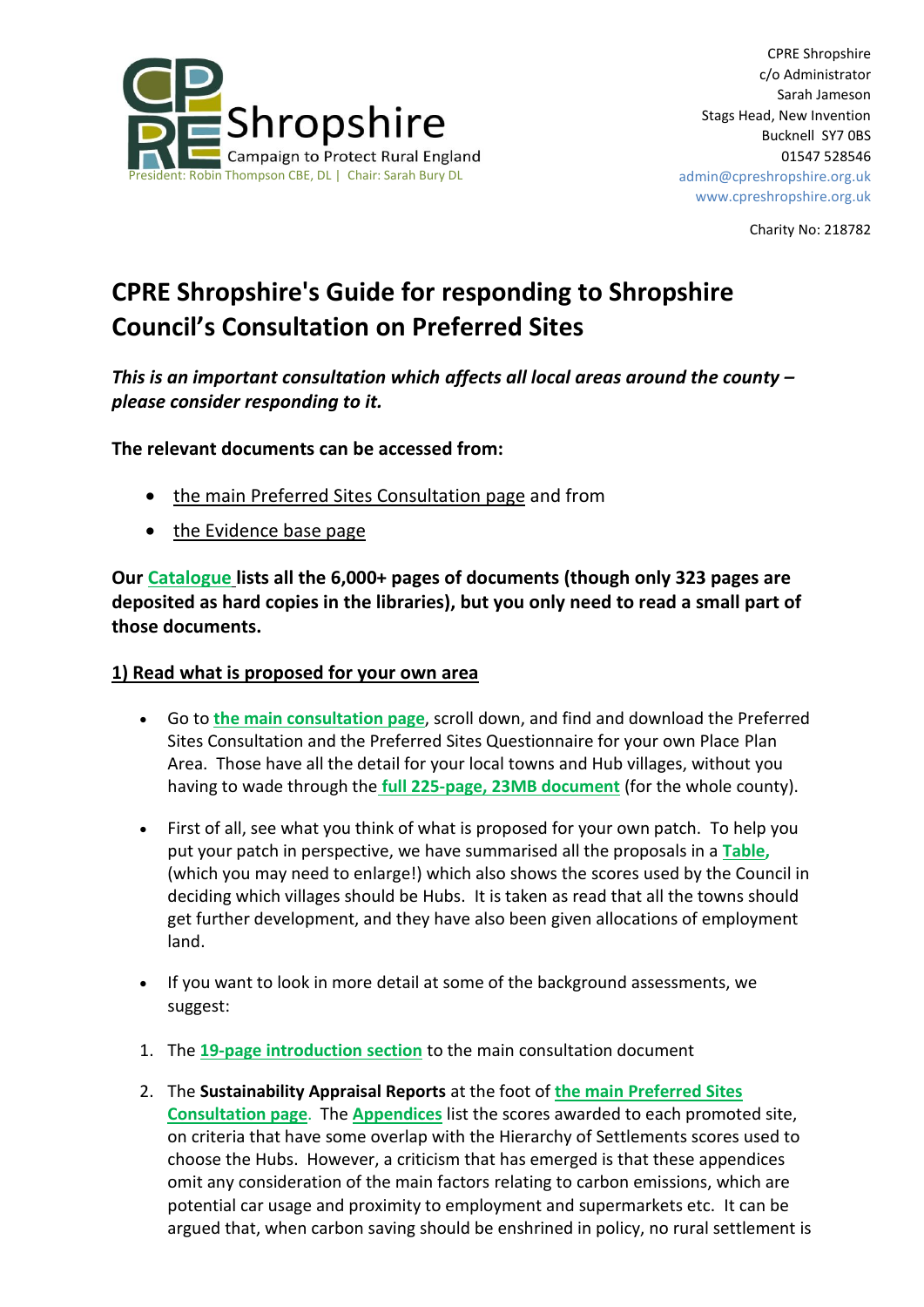sustainable, because most people living there commute by car to work and to the shops.

- 3. The **Landscape and Visual Sensitivity [Assessments](http://www.shropshire.gov.uk/planning-policy/local-planning/local-plan-partial-review-2016-2036/evidence-base/landscape-and-visual-sensitivity-study/)** for each settlement. These were last prepared before we went Unitary. Their role is to help "inform" the choice of both preferred sites and potential exception sites in each location. The reference number of each assessment is shown on our above **[Table.](https://docs.wixstatic.com/ugd/3a7ca5_ab43220216d04c6ca1eaaee91e6c897a.pdf)** Again, if you do have the inclination to look at these for your patch, you may disagree with the "professional judgement" given, which after all, is only an opinion.
- 4. The Site assessments by Place Plan area, which tell us how each promoted site was assessed by the Council, before they chose the ones they propose to allocate. These lengthy documents account for half of the overall documentation, and two of them (for Market Drayton and Whitchurch) have still not appeared, nearly three weeks into the consultation. They can be found at the bottom of the Housing section of the [Evidence base](http://www.shropshire.gov.uk/planning-policy/local-planning/local-plan-partial-review-2016-2036/evidence-base/) page.

### **2) If you are in the Green Belt, read the Green Belt Review for your area:**

Shropshire Council wants to release Green Belt land for development and has commissioned a Green Belt Review (available on the **Green Belt tab of the [Evidence](http://www.shropshire.gov.uk/planning-policy/local-planning/local-plan-partial-review-2016-2036/evidence-base/) base page**). There are separate assessments for Albrighton, Alveley, Bridgnorth, Cosford, Junctions 3 and 4 of the M54, and Shifnal, which can be found at the bottom of that Green Belt tab.

The conclusion for most of the assessments is that:

*Whilst development on Green Belt land may inevitably lead to some degree of encroachment into the countryside within the Green Belt, the strategic function of the West Midlands Green Belt will not be affected by such small scale releases of land in XXX. At both a strategic level and local level, there will be no harm to the role played by the West Midlands Green Belt in checking the unrestricted sprawl of the large built areas, preventing the merging of neighbouring towns, or preserving the setting and special character of historic towns.*

However, the conclusion for Junctions 3 and 4 of the M54 and Shifnal is that release of some of the land parcels would cause harm.

Shropshire Council is proposing to "safeguard land for future development" in Albrighton, Alveley, Bridgnorth and Shifnal.That means that the land is not released for development in this plan period of 2016-36, but that it will be released after 2036.

No plans are presently announced for release of any land around Junctions 3 and 4 of the M54, and any plans around Cosford will be announced in late Spring 2019, which is when there will be another round of consultation on the so called "strategic sites"(Ironbridge Power Station, Tern Hill, Garden Villages around Tong etc, Cosford etc).

There is pressure on Shropshire Council to take some of the unmet housing need from the West Midlands/Black Country.That will no doubt figure in their thinking for the Green Belt, and for the Strategic Sites that are expected to be consulted on in late Spring 2019.

### **3) Go along to the consultation event for your area**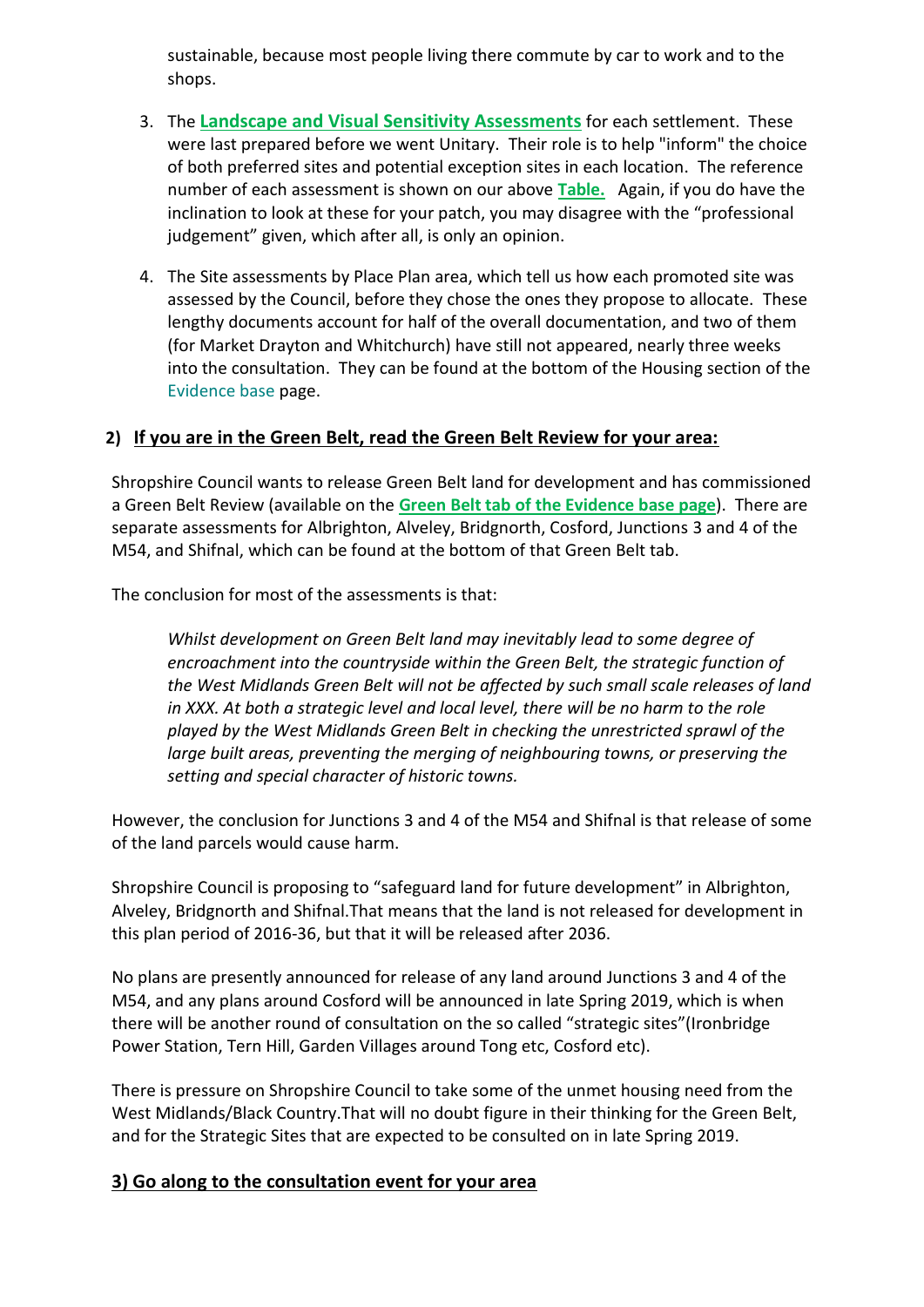Shropshire Council do not have the manpower to go to every affected settlement so they are holding events by Place Plan area.The dates are noted on our Table and on our Catalogue, but are listed in detail under the **[Consultation](http://www.shropshire.gov.uk/get-involved/local-plan-review-preferred-sites-consultation/) events tab on the main Preferred Sites [Consultation](http://www.shropshire.gov.uk/get-involved/local-plan-review-preferred-sites-consultation/) page.** Most events are in January at 7pm, but check the exact details for your own area. The events for the Shifnal and Wem areas have already happened.

### **4) Fill out the questionnaire for your patch**

Shropshire Council prefers responses to be sent electronically, using the interactive pdf questionnaire.However, don't be afraid to expand your views beyond the questions asked and, if necessary, to send in longer responses using a separate document.

The Council questionnaire asks, of each Hub village location:

*a) Do you agree it should be a Hub?*

*b) Do you agree with the preferred housing guideline?*

*c) Do you agree with the proposed development boundary?*

*d) Then, in more detail, do you agree with each allocated site, where an allocation has been proposed?*

*e) For settlements in the Green Belt, there is also the question: Do you agree with the preferred area(s) of safeguarded land?*

In considering question b) consider whether you think the allocation is fair, bearing in mind that across the county, the average growth for each settlement is set to be about 25%. Our above **[Table](https://docs.wixstatic.com/ugd/3a7ca5_ab43220216d04c6ca1eaaee91e6c897a.pdf)** shows the proposed % increases.

For instance, you may not agree with the scores awarded by Shropshire Council in picking the Hub villages.Some villages are contending them vigorously.The document we have summarised in our table is chiefly the Council's **updated Hierarchy of [Settlements](http://www.shropshire.gov.uk/media/11310/1-updated-hierarchy-of-settlements-assessment.pdf) report,** showing the revised scores.

# **5) Consider also answering the four general questions at the front of each questionnaire and the one right at the end.**

## **These are:**

## **Delivering Local Housing Needs**

3 *Do you think Shropshire Council should introduce a cross-subsidy exception site policy, allowing an element of open market housing to support the delivery of affordable housing?*

(The "cross subsidy" idea is that developers will be able to buy land more cheaply on a nonallocated site, and can then get planning permission by offering a higher proportion than normal of affordable housing. See **pages 13-14 of the main [consultation](http://www.shropshire.gov.uk/media/11268/01-preferred-sites-consultation-introduction.pdf) document**.)

4 W*hich option would be preferred (subject to viability assessment): Development mix to be assessed on a site by site basis; OR*